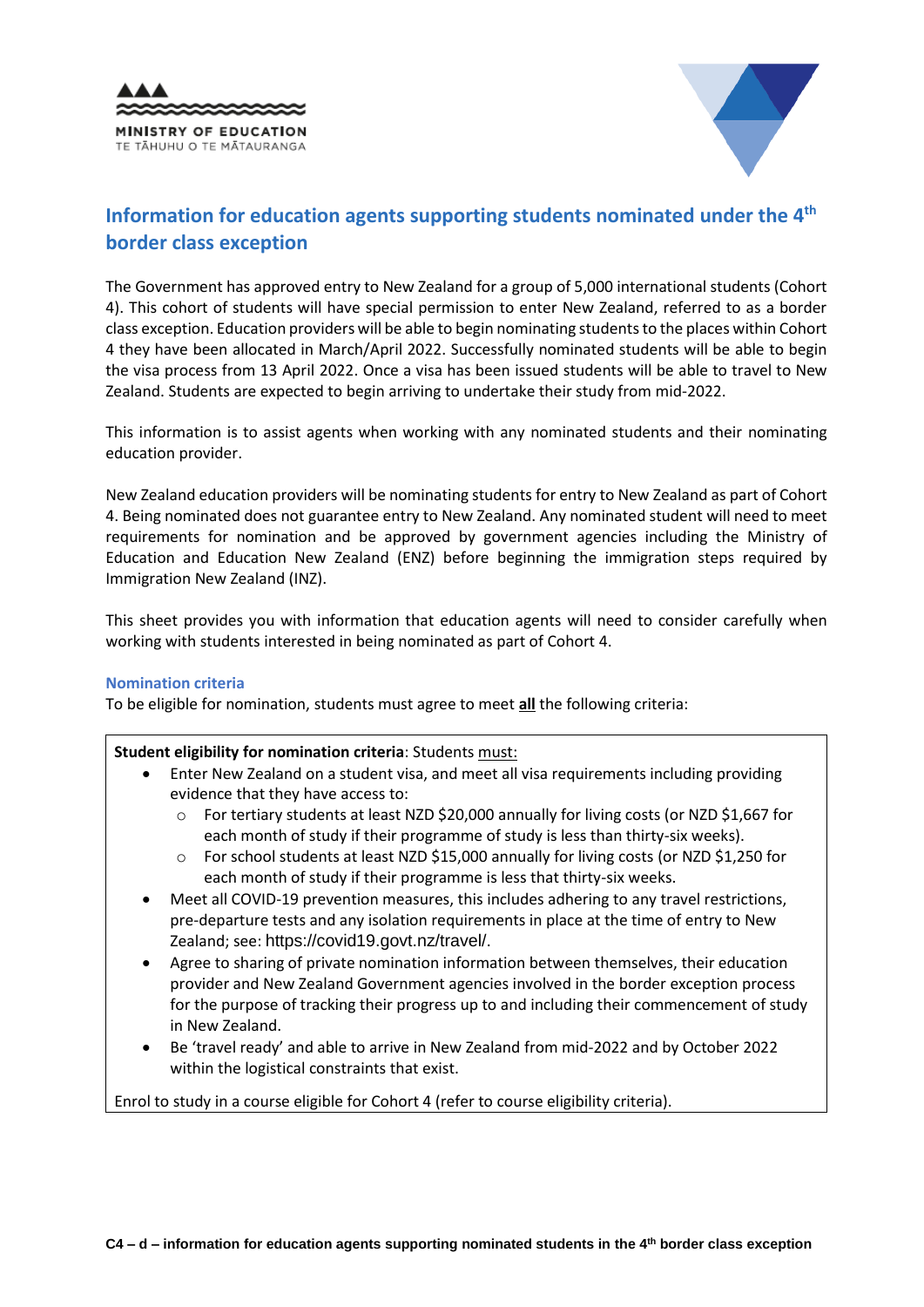You will need to check with the education provider to confirm the student will be studying a course that meets the course criteria approved for Cohort 4.

## **Prospective students**

If you have a prospective student that meets the criteria, please notify the student's preferred education provider so that the student can be considered for nomination.

## **Process Steps**



## **COVID-19 prevention measures to consider and explain to students before they confirm their interest in travelling to New Zealand**

The global impacts of COVID-19 mean that there are currently issues to consider carefully before students confirm with an education provider that they would like to be considered for nomination and travel to New Zealand.

To be eligible for this border class exception a student will need to meet all COVID-19 prevention measures. This includes adhering to travel restrictions and pre-departure tests to enter New Zealand; see the link here[: https://covid19.govt.nz/travel/.](https://covid19.govt.nz/travel/)

From 1 November 2021, anyone entering New Zealand (17 years and older), who is not a New Zealand citizen, will require a full course of one of the COVID-19 vaccines approved by a government or approval authority and had received their last dose at least 14 days prior to arrival in New Zealand. For more information on vaccination requirements please visit[: https://covid19.govt.nz/international](https://covid19.govt.nz/international-travel/travel-to-new-zealand/vaccination-requirements-for-travel-to-new-zealand/)[travel/travel-to-new-zealand/vaccination-requirements-for-travel-to-new-zealand/.](https://covid19.govt.nz/international-travel/travel-to-new-zealand/vaccination-requirements-for-travel-to-new-zealand/)

**Ability to fund their stay in New Zealand**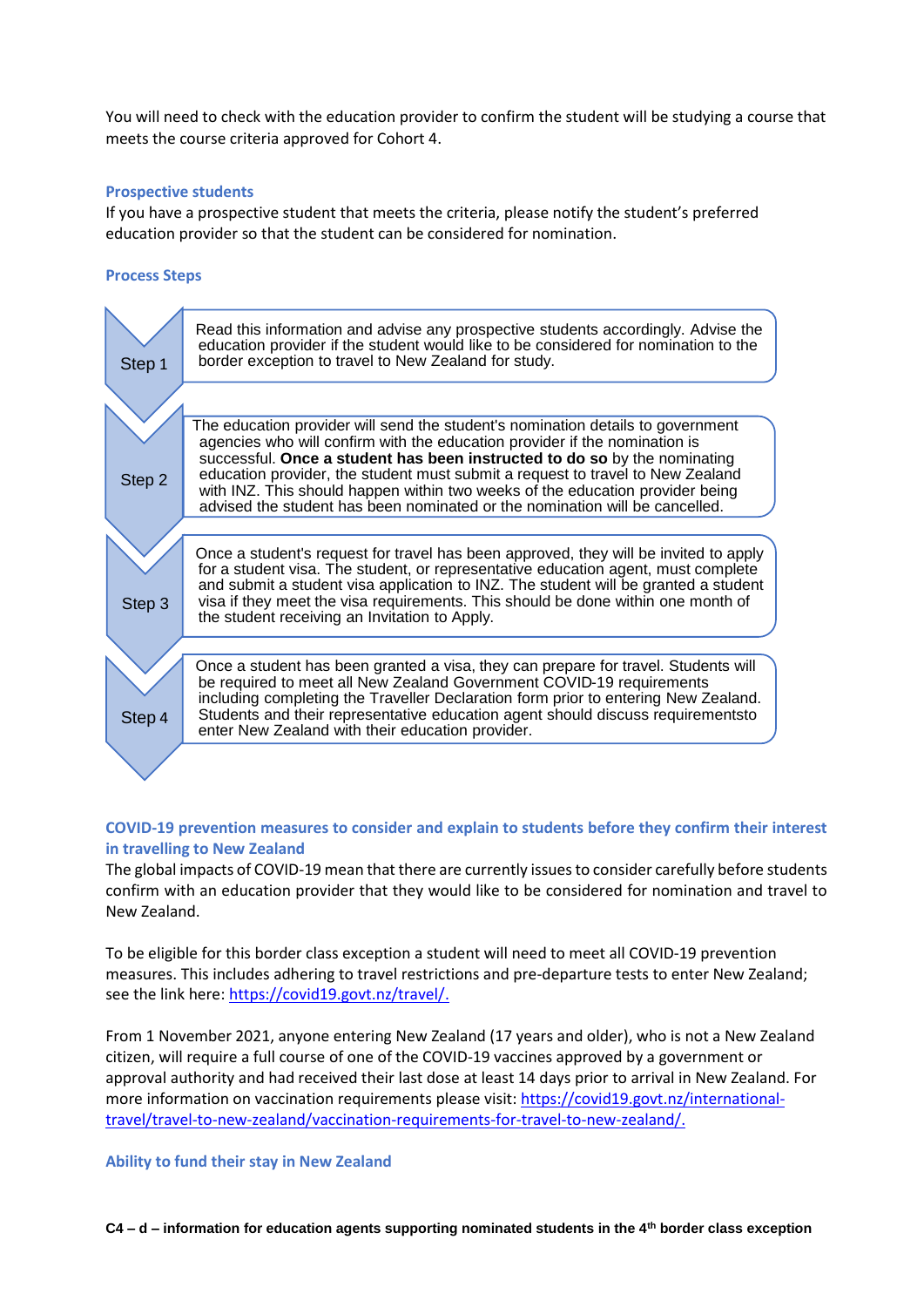A student will need to consider whether they have enough money to travel to and live in New Zealand at this time, and whether suitable flights are available.

If a student is invited to apply for a student visa, they will be required to provide evidence with their student visa application to show they have access to at least NZD \$20,000 annually for living costs if they are undertaking tertiary study (or NZD \$1,667 for each month of study if their course is less than thirtysix weeks). For school students to be granted a visa, they must show that they have at least NZD \$15,000 available per year of study remaining (or NZD \$1,250 per month of study, if they have less than one year of study left) to pay for their living costs.

As part of the student visa application, students will also be required to provide evidence to show they have paid tuition fees to the education provider.

Students may have difficulty finding employment due to the ongoing impacts of COVID-19 in New Zealand. Students must therefore be confident that they are able to meet their personal expenses out of the funds that they bring to New Zealand.

Students also need to be aware of possible changes in-study and post-study work rights for international students. These settings are currently being reviewed

#### **Bringing family members with you**

If students have a guardian or partner and/or dependent children, they may be able to come with them to New Zealand if they are eligible for a visa based on their relationship to the student.

Students must tell their education provider if they plan to bring family members. Details must be included on the request for travel form.

#### **Immigration Steps**

There is a two-part immigration process that students, or their representative education agent, will need to follow if the student is nominated under this border exception.

Once an education provider instructs a student to do so, they must submit a request to INZ to travel to New Zealand under this border exception. If a student will be accompanied by a guardian or partner and/or dependent children these family members must be included in their request for travel (RFT).

If a student meets the border exception requirements, INZ will invite the student to apply for a student visa. If the student's family plan to come with the student and they are eligible for a visa based on their relationship to the student, these family members will separately be invited to apply for an appropriate visa.

#### **The New Zealand Traveller Declaration**

Everyone travelling by air to NZ after 31 March 2022 complete a [New Zealand Traveller Declaration.](https://www.travellerdeclaration.govt.nz/)

Travellers must complete the New Zealand Traveller Declaration and be issued a New Zealand Traveller Pass before they can board their flight to New Zealand. Students can start their declaration as soon as they have been granted their visa.

We recommend that students complete their declaration on a computer or laptop, to make it easier to upload their documentation. Students can start their declaration 28 days before their flight, but they will need to provide a negative COVID-19 pre-departure text when they submit their declaration, unless they are exempt. If students start their declaration early and don't complete all the tasks, their declaration will be automatically saved (after completing the Your Passport information page) and a reference number will be emailed to each student with a unique code to access their declaration. This may be a feature students use if they want to start their declaration early, but then need to obtain their

**C4 – d – information for education agents supporting nominated students in the 4th border class exception**